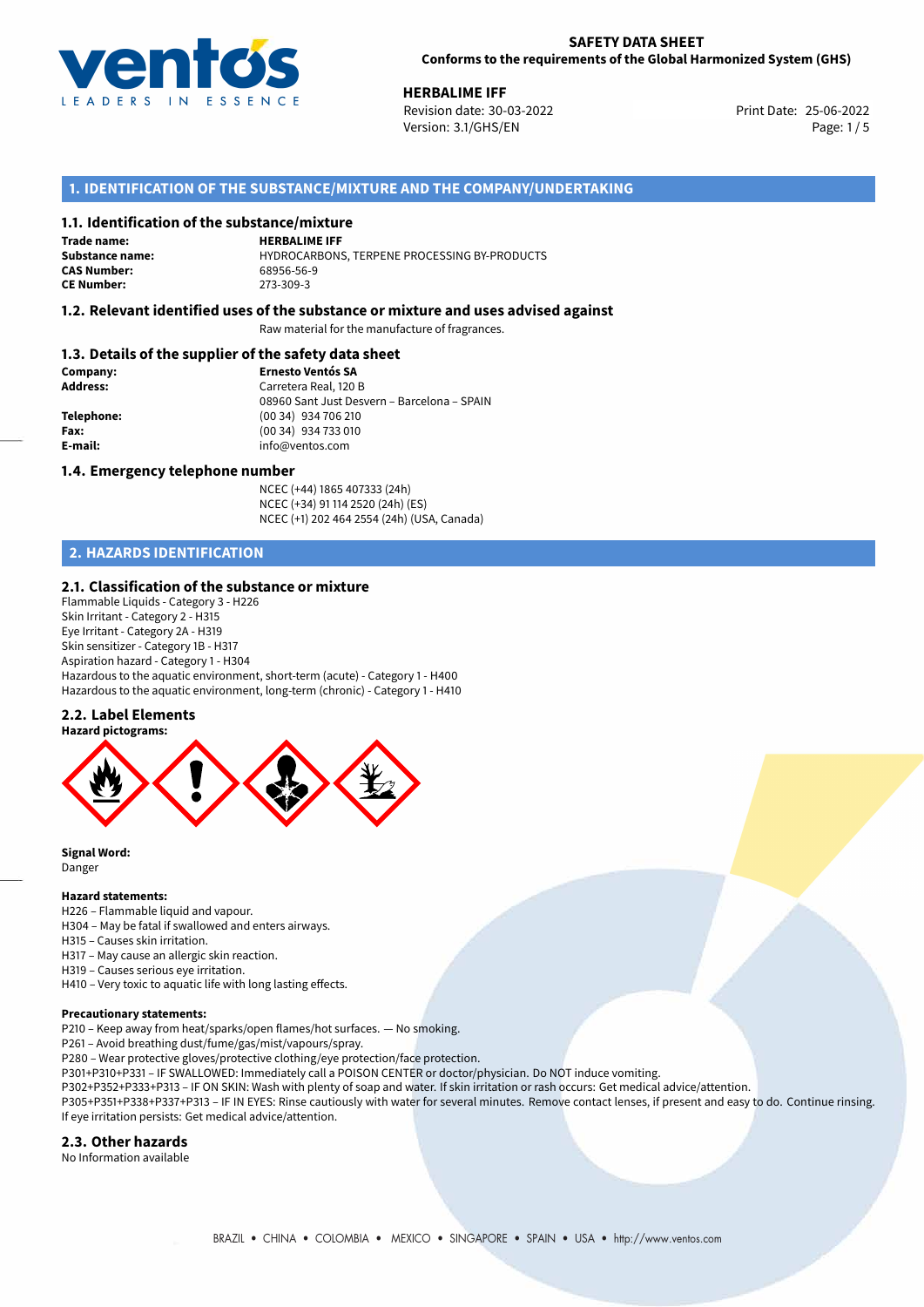

**HERBALIME IFF**<br>
Revision date: 30-03-2022 **Accord Print Date: 25-06-2022** Version: 3.1/GHS/EN Page: 2 / 5

## **3. COMPOSITION/INFORMATION ON INGREDIENTS**

## **3.1. Substances**

| Chemical name: | <b>HYDROCARBONS, TERPENE PROCESSING BY-PRODUCTS</b> |
|----------------|-----------------------------------------------------|
| CAS number:    | 68956-56-9                                          |
| EC number:     | 273-309-3                                           |

#### **Hazardous constituents:**

| <b>Chemical Name</b> | % (w/w)                                    | <b>CAS No</b><br><b>EC No</b>                                                                                                                                                                                                                                          | <b>Classification according to GHS</b>                                                                                                                                                                                                                                                                                                                                    |  |
|----------------------|--------------------------------------------|------------------------------------------------------------------------------------------------------------------------------------------------------------------------------------------------------------------------------------------------------------------------|---------------------------------------------------------------------------------------------------------------------------------------------------------------------------------------------------------------------------------------------------------------------------------------------------------------------------------------------------------------------------|--|
| <b>TERPINOLENE</b>   | 586-62-9<br>$\geq$ 25; $<$ 50<br>209-578-0 |                                                                                                                                                                                                                                                                        | Flammable Liquids - Category 4 - H227<br>Acute Toxicity - Category 5 (oral) - H303<br>Skin Irritant - Category 3 - H316<br>Skin sensitizer - Category 1B - H317<br>Aspiration hazard - Category 1 - H304<br>Hazardous to the aquatic environment, short-term (acute) - Category 1 - H400<br>Hazardous to the aquatic environment, long-term (chronic) - Category 1 - H410 |  |
| <b>LIMONENE</b>      | $>10$ ; $<$ 25                             | 138-86-3<br>205-341-0                                                                                                                                                                                                                                                  | Flammable Liquids - Category 3 - H226<br>Skin Irritant - Category 2 - H315<br>Skin sensitizer - Category 1B - H317<br>Aspiration hazard - Category 1 - H304<br>Hazardous to the aquatic environment, short-term (acute) - Category 1 - H400<br>Hazardous to the aquatic environment, long-term (chronic) - Category 3 - H412                                              |  |
| <b>TERPINEOL</b>     | $>1$ ; $<$ 10                              | Flammable Liquids - Category 4 - H227<br>Acute Toxicity - Category 5 (oral) - H303<br>8000-41-7<br>Skin Irritant - Category 2 - H315<br>232-268-1<br>Eye Irritant - Category 2A - H319<br>Hazardous to the aquatic environment, short-term (acute) - Category 3 - H402 |                                                                                                                                                                                                                                                                                                                                                                           |  |
| <b>TERPINEOL</b>     | $>1$ ; $<$ 10                              | $98 - 55 - 5$<br>202-680-6                                                                                                                                                                                                                                             | Flammable Liquids - Category 4 - H227<br>Acute Toxicity - Category 5 (oral) - H303<br>Skin Irritant - Category 2 - H315<br>Eye Irritant - Category 2A - H319<br>Hazardous to the aquatic environment, short-term (acute) - Category 2 - H401                                                                                                                              |  |

[See the full text of the hazard statements in section 16.](#page-4-0)

## **3.2. Mixtures**

Not applicable.

## **4. FIRST-AID MEASURES**

## **4.1. Description of necessary first aid measures**

| Ingestion:    | Rinse mouth with water.                                                                                               |  |
|---------------|-----------------------------------------------------------------------------------------------------------------------|--|
|               | Obtain medical advice.                                                                                                |  |
|               | Keep at rest. Do not induce vomiting.                                                                                 |  |
| Eye contact:  | In case of contact with eyes, rinse immediately with plenty of water for at least 15 minutes and seek medical advice. |  |
| Inhalation:   | Remove person to fresh air and keep at rest.                                                                          |  |
|               | Seek immediate medical advice.                                                                                        |  |
| Skin contact: | Take off immediately all contaminated clothing.                                                                       |  |
|               | Thoroughly wash affected skin with soap and water.                                                                    |  |
|               | Seek medical attention if symptoms persist.                                                                           |  |
|               |                                                                                                                       |  |

## **4.2. Most important symptoms and effects, both acute and delayed**

No information available.

## **4.3. Indication of any immediate medical attention and special treatment needed**

No information available.

## **5. FIRE-FIGHTING MEASURES**

## **5.1. Extinguishing Media**

Water spray, carbon dioxide, dry chemical powder or appropriate foam. For safety reasons do not use full water jet.

## **5.2. Special hazards arising from the substance or mixture**

Known or Anticipated Hazardous Products of Combustion: Emits toxic fumes under fire conditions.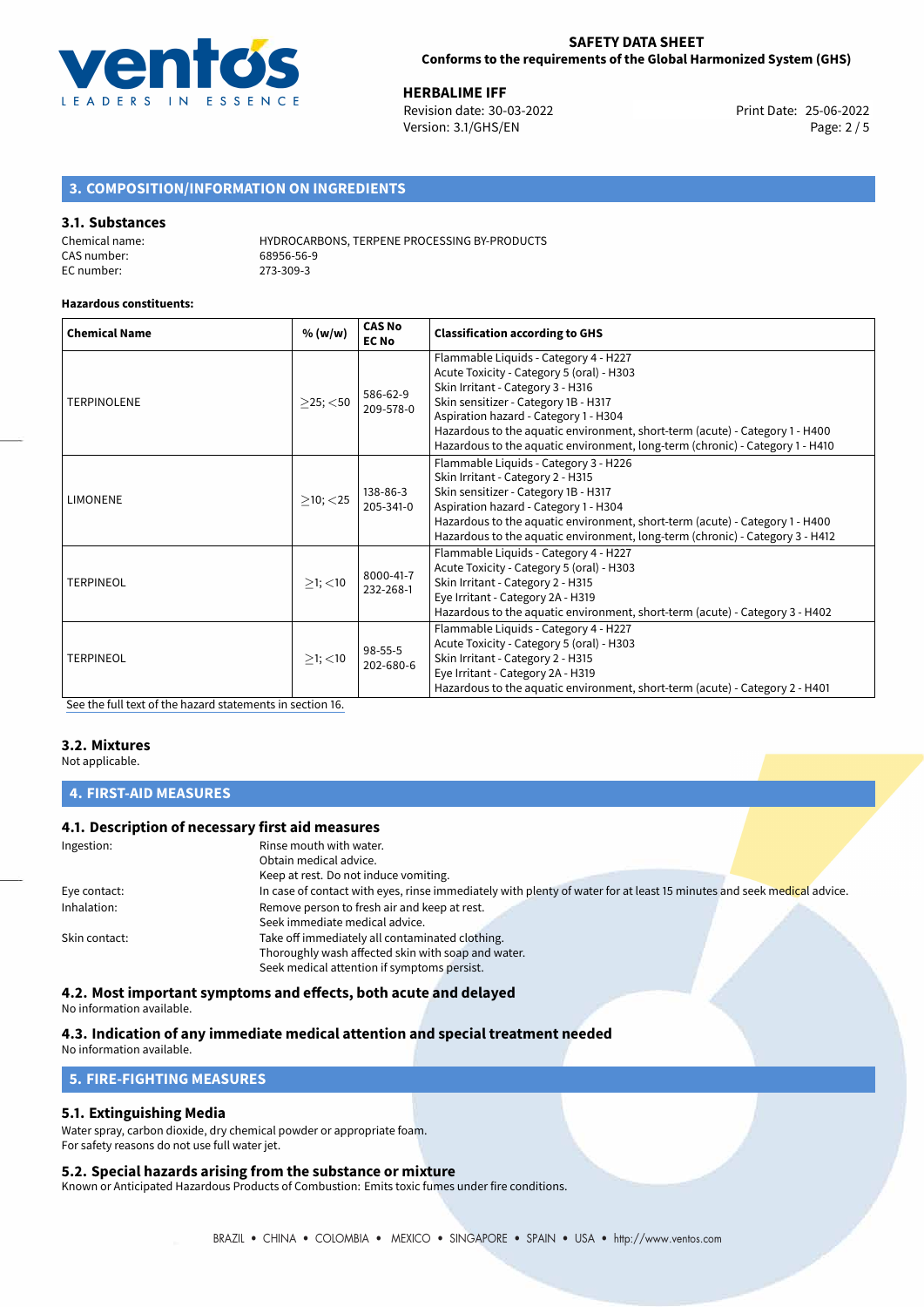

**HERBALIME IFF**<br>
Revision date: 30-03-2022 **Alternative State: 25-06-2022** Print Date: 25-06-2022 Revision date: 30-03-2022 Version: 3.1/GHS/EN Page: 3 / 5

## **5.3. Advice for firefighters**

High temperatures can lead to high pressures inside closed containers. Avoid inhalation of vapors that are created. Use appropriate respiratory protection. Do not allow spillage of fire to be poured into drains or watercourses. Wear self-contained breathing apparatus and protective clothing.

## **6. ACCIDENTAL RELEASE MEASURES**

## **6.1. Personal precautions, protective equipment and emergency procedures**

Evacuate surronding areas. Ensure adequate ventilation. Keep unnecessary and unprotected personnel from entering. Do not breathe vapor/spray. Avoid contact with skin and eyes. Information regarding personal protective measures: see section 8.

#### **6.2. Environmental precautions**

To avoid possible contamination of the environment, do not discharge into any drains, surface waters or groundwaters.

## **6.3. Methods and materials for containment and cleaning up**

Cover with an inert, inorganic, non-combustible absorbent material (e.g. dry-lime, sand, soda ash). Place in covered containers using non-sparking tools and transport outdoors. Avoid open flames or sources of ignition (e.g. pilot lights on gas hot water heater). Ventilate area and wash spill site after material pickup is complete.

## **6.4. Reference to other sections**

Information regarding exposure controls, personal protection and disposal considerations can be found in sections 8 and 13.

## **7. HANDLING AND STORAGE**

## **7.1. Precautions for safe handling**

Do not store or handle this material near food or drinking water. Do not smoke. Avoid contact with the eyes, skin and clothing. Wear protective clothing and use glasses. Observe the rules of safety and hygiene at work. Keep in the original container or an alternative made from a compatible material.

## **7.2. Conditions for safe storage, including any incompatibilities**

Store in tightly closed and preferably full containers in a cool, dry and ventilated area, protected from light. Keep away from sources of ignition (e.g. hot surfaces, sparks, flame and static discharges). Keep away from incompatible materials (see section 10).

## **7.3. Specific end use(s)**

No information available.

## **8. EXPOSURE CONTROLS AND PERSONAL PROTECTION**

## **8.1. Control parameters**

Components with occupational exposure limits: None known.

## **8.2. Exposure controls**

Measures should be taken to prevent materials from being splashed into the body. Provide adequate ventilation, according to the conditions of use. Use a mechanical exhaust if required.

## **8.3. Individual protection measures, such as personal protective equipment**

| Eye/Face protection:             | Chemical safety goggles are recommended. Wash contaminated goggles before reuse.                                      |  |  |
|----------------------------------|-----------------------------------------------------------------------------------------------------------------------|--|--|
| Hand Protection:                 | Chemical-resistant gloves are recommended. Wash contaminated gloves before reuse.                                     |  |  |
| Body protection:                 | Personal protective equipment for the body should be selected based on the task being performed and the risks         |  |  |
|                                  | involved.                                                                                                             |  |  |
| Respiratory Protection:          | In case of insufficient ventilation, use suitable respiratory equipment.                                              |  |  |
| Environmental exposure controls: | Emissions from ventilation or process equipment should be checked to ensure they comply with environmental            |  |  |
|                                  | protection legislation.                                                                                               |  |  |
|                                  | In some cases, filters or engineering modifications to the process equipment will be necessary to reduce emissions to |  |  |
|                                  | acceptable levels.                                                                                                    |  |  |

## **9. PHYSICAL AND CHEMICAL PROPERTIES**

## **9.1. Information on basic physical and chemical properties**

| Liauid               |  |
|----------------------|--|
| Conforms to standard |  |
| Conforms to standard |  |
|                      |  |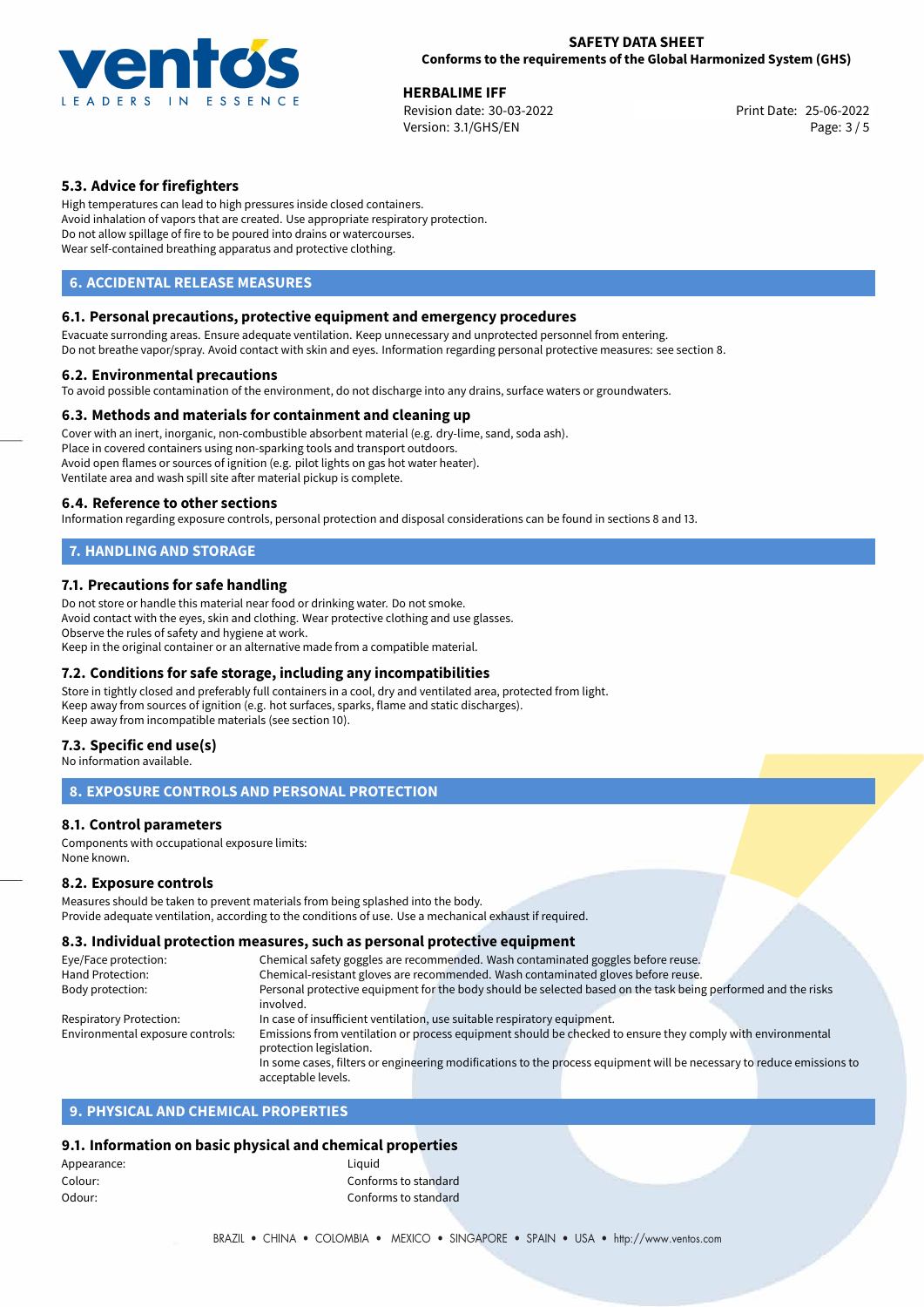

**HERBALIME IFF**<br>
Revision date: 30-03-2022 **Accord Print Date: 25-06-2022** Version: 3.1/GHS/EN Page: 4 / 5

| Odour theshold:                        | Not c |
|----------------------------------------|-------|
| pH:                                    | Not c |
| Melting point/freezing point:          | Not c |
| Boling point/boiling range (°C):       | Not c |
| Flash point:                           | 49 °C |
| Evaporation rate:                      | Not c |
| Flammability:                          | Not c |
| Lower flammability/Explosive limit:    | Not c |
| Upper flammability/Explosive limit:    | Not c |
| Vapour pressure:                       | 0,10r |
| Vapour Density:                        | Not c |
| Density:                               | 0,872 |
| Relative density:                      | 0,872 |
| Water solubility:                      | Not c |
| Solubility in other solvents:          | Not c |
| Partition coefficient n-octanol/water: | Not c |
| Auto-ignition temperature:             | Not c |
| Decomposition temperature:             | Not c |
| Viscosity, dynamic:                    | Not c |
| Viscosity, kinematic:                  | Not c |
| Explosive properties:                  | Not c |
| Oxidising properties:                  | NONI  |
|                                        |       |

Not determined Not determined Not determined Not determined Not determined Not determined Not determined Not determined  $0,10$  mmHg (25 $^{\circ}$ C) Not determined Density: 0,872*−*0,886 g/mL (20ºC) Relative density: 0,872*−*0,886 (20ºC) Not determined Not determined Not determined Not determined Not determined Not determined Not determined Not determined **NONE EXPECTED** 

## **10. STABILITY AND REACTIVITY**

#### **10.1. Reactivity**

No hazardous reactions if stored and handled as prescribed/indicated.

#### **10.2. Chemical stability**

The product is stable if stored and handled as prescribed/indicated.

#### **10.3. Possibility of hazardous reactions**

No hazardous reactions if stored and handled as prescribed/indicated.

#### **10.4. Conditions to Avoid**

Conditions to Avoid: Excessive heat, flame or other ignition sources.

#### **10.5. Incompatible materials**

Avoid contact with strong acids and bases and oxidizing agents.

## **10.6. Hazardous decomposition products**

During combustion may form carbon monoxide and unidentified organic compounds.

## **11. TOXICOLOGICAL INFORMATION**

| <b>Acute toxicity</b>                    | Based on the data available, the criteria for classification are not met. |  |
|------------------------------------------|---------------------------------------------------------------------------|--|
| <b>Skin corrosion/irritation</b>         | Causes skin irritation.                                                   |  |
| Serious eye damage/irritation            | Causes serious eye irritation.                                            |  |
| <b>Respiratory or skin sensitisation</b> | May cause an allergic skin reaction.                                      |  |
| <b>Germ cell mutagenicity</b>            | Based on the data available, the criteria for classification are not met. |  |
| Carcinogenicity                          | Based on the data available, the criteria for classification are not met. |  |
| <b>Reproductive toxicity</b>             | Based on the data available, the criteria for classification are not met. |  |
| <b>STOT-single exposure</b>              | Based on the data available, the criteria for classification are not met. |  |
| <b>STOT-repeated exposure</b>            | Based on the data available, the criteria for classification are not met. |  |
| <b>Aspiration hazard</b>                 | May be fatal if swallowed and enters airways.                             |  |

## **12. ECOLOGICAL INFORMATION**

#### **12.1. Toxicity**

**Assessment:** Very toxic to aquatic life with long lasting effects. **Experimental/calculated data:** No information available.